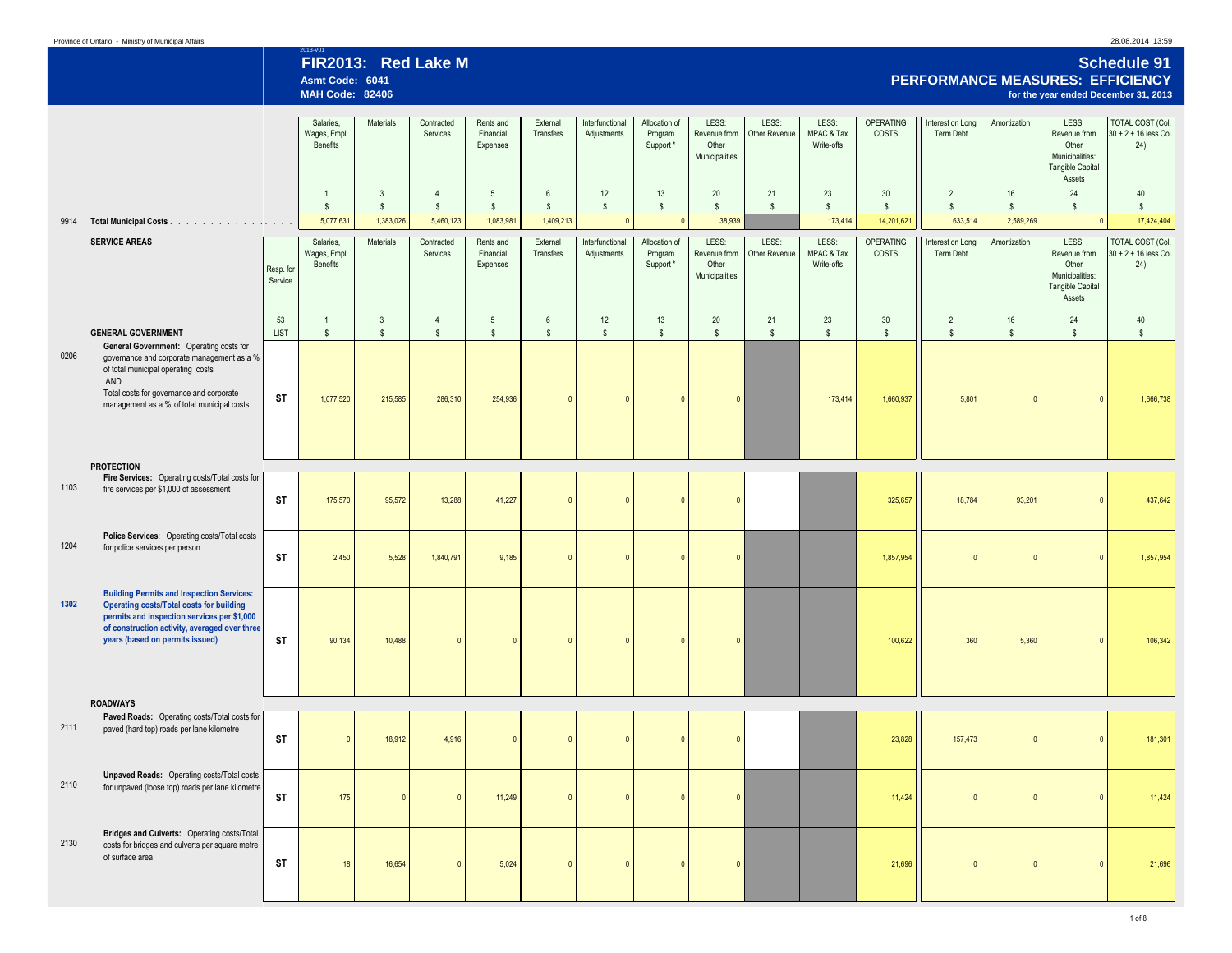## 2013-V01 **Schedule 91 FIR2013: Red Lake M Schedule 91 PERFORMANCE MEASURES: EFFICIENCY Asmt Code: 6041 PERFORMANCE MEASURES: EFFICIENCY for the year ended December 31, 2013**

9914 **Total Municipal Costs** . . . . . . . . . . . . . . . . . . . . . . . . . . . .

|      | <b>SERVICE AREAS</b>                                                                                                                               | Description                                                                                                                    | <b>DATA</b><br>Operating Costs /<br>Denominator | <b>EFFICIENCY</b><br>MEASURE (Based on<br><b>Operating Costs)</b> | <b>DATA</b><br>Total Costs /<br>Denominator | <b>EFFICIENCY</b><br>MEASURE (Based on<br><b>Total Costs)</b> | <b>DATA</b><br><b>Total Costs LESS</b><br>Interest on Long Term<br>Debt / Denominator | <b>OPTIONAL</b><br><b>EFFICIENCY</b><br><b>MEASURE</b> (Based on<br><b>Total Costs, Net of</b><br><b>Interest on Long Term</b><br>Debt) | Units                                                                               | <b>CHECK</b><br>Core Expenses (SLC<br>$91$ xxxx $01 + 03 + 04$<br>$+05 + 06$ |
|------|----------------------------------------------------------------------------------------------------------------------------------------------------|--------------------------------------------------------------------------------------------------------------------------------|-------------------------------------------------|-------------------------------------------------------------------|---------------------------------------------|---------------------------------------------------------------|---------------------------------------------------------------------------------------|-----------------------------------------------------------------------------------------------------------------------------------------|-------------------------------------------------------------------------------------|------------------------------------------------------------------------------|
|      | <b>GENERAL GOVERNMENT</b>                                                                                                                          | column 50 / column 51                                                                                                          | col. 30 / col. 31                               | 35                                                                | col. 40 / col. 41                           | 45                                                            | col. 42 / col. 43                                                                     | 46                                                                                                                                      | 55                                                                                  | 60                                                                           |
| 0206 | General Government: Operating costs for<br>governance and corporate management as a %<br>of total municipal operating costs<br>AND                 | <b>Costs for Governance and Corporate</b><br>Management                                                                        | 1.660.937                                       | 11.7%                                                             | 1.666.738                                   | 9.6%                                                          | 1.660.937                                                                             | 9.9%                                                                                                                                    | of Total Municipal<br><b>Operating Costs</b><br>(Total Municipal                    |                                                                              |
|      | Total costs for governance and corporate<br>management as a % of total municipal costs                                                             | <b>Total Municipal Operating Costs (Total</b><br><b>Municipal Costs)</b>                                                       | 14.201.621                                      |                                                                   | 17,424,404                                  |                                                               | 16.790.890                                                                            |                                                                                                                                         | Costs) were Spent<br>on Governance<br>and Corporate<br>Management                   | 1,834,351                                                                    |
|      | <b>PROTECTION</b>                                                                                                                                  |                                                                                                                                |                                                 |                                                                   |                                             |                                                               |                                                                                       |                                                                                                                                         |                                                                                     |                                                                              |
| 1103 | Fire Services: Operating costs/Total costs for<br>fire services per \$1,000 of assessment                                                          | <b>Costs for Fire Services</b>                                                                                                 | 325,657                                         | \$0.78                                                            | 437,642                                     | \$1.05                                                        | 418,858                                                                               | \$1.00                                                                                                                                  | per \$1,000 of<br>Property                                                          | 325,657                                                                      |
|      |                                                                                                                                                    | Total Property Assessment / 1,000                                                                                              | 417,321                                         |                                                                   | 417,321                                     |                                                               | 417,321                                                                               |                                                                                                                                         | Assessment                                                                          |                                                                              |
| 1204 | Police Services: Operating costs/Total costs<br>for police services per person                                                                     | <b>Costs for Police Services</b>                                                                                               | 1,857,954                                       | \$392.97                                                          | 1,857,954                                   | \$392.97                                                      | <b>NA</b>                                                                             | <b>NA</b>                                                                                                                               | per Person                                                                          | 1,857,954                                                                    |
|      |                                                                                                                                                    | <b>Total Population</b>                                                                                                        | 4,728                                           |                                                                   | 4,728                                       |                                                               | <b>NA</b>                                                                             |                                                                                                                                         |                                                                                     |                                                                              |
| 1302 | <b>Building Permits and Inspection Services:</b><br><b>Operating costs/Total costs for building</b><br>permits and inspection services per \$1,000 | <b>Costs for Building Permits</b><br>and Inspection Services                                                                   | 100,622                                         | \$5.02                                                            | 106,342                                     | \$5.31                                                        | 105,982                                                                               | \$5.29                                                                                                                                  | per \$1,000 of<br><b>Construction</b>                                               |                                                                              |
|      | of construction activity, averaged over three<br>years (based on permits issued)                                                                   | <b>[(Total Value</b><br>of Construction Activity, for 2011 +<br>2012 +2013 based on permits<br>issued) /3 ] divided by \$1,000 | 20.043.100                                      |                                                                   | 20,043.100                                  |                                                               | 20.043.100                                                                            |                                                                                                                                         | Activity,<br><b>Averaged over 3</b><br>vears<br>(Based on<br><b>Permits Issued)</b> | 100,622                                                                      |
|      | <b>ROADWAYS</b>                                                                                                                                    |                                                                                                                                |                                                 |                                                                   |                                             |                                                               |                                                                                       |                                                                                                                                         |                                                                                     |                                                                              |
| 2111 | Paved Roads: Operating costs/Total costs for<br>paved (hard top) roads per lane kilometre                                                          | <b>Costs for Paved Roads</b>                                                                                                   | 23,828                                          | \$253.49                                                          | 181,301                                     | \$1,928.73                                                    | 23,828                                                                                | \$253.49                                                                                                                                | per Paved Lane<br>Kilometre                                                         | 23,828                                                                       |
|      |                                                                                                                                                    | <b>Total Paved Lane KM</b>                                                                                                     | 94                                              |                                                                   | 94                                          |                                                               | 94                                                                                    |                                                                                                                                         |                                                                                     |                                                                              |
| 2110 | <b>Unpaved Roads:</b> Operating costs/Total costs<br>for unpaved (loose top) roads per lane kilometre                                              | <b>Costs for Unpaved Roads</b>                                                                                                 | 11,424                                          | \$196.97                                                          | 11,424                                      | \$196.97                                                      | <b>NA</b>                                                                             | <b>NA</b>                                                                                                                               | per Unpaved Lane<br>Kilometre                                                       | 11,424                                                                       |
|      |                                                                                                                                                    | <b>Total Unpaved Lane KM</b>                                                                                                   | 58                                              |                                                                   | 58                                          |                                                               | <b>NA</b>                                                                             |                                                                                                                                         |                                                                                     |                                                                              |
| 2130 | Bridges and Culverts: Operating costs/Total<br>costs for bridges and culverts per square metre<br>of surface area                                  | <b>Costs for Bridges and Culverts</b>                                                                                          | 21,696                                          | \$133.93                                                          | 21,696                                      | \$133.93                                                      | <b>NA</b>                                                                             | <b>NA</b>                                                                                                                               | per Square Metre<br>of Surface Area on                                              |                                                                              |
|      |                                                                                                                                                    | <b>Total Square Metres of Surface Area</b><br>on Bridges and Culverts                                                          | 162                                             |                                                                   | 162                                         |                                                               | <b>NA</b>                                                                             |                                                                                                                                         | <b>Bridges and</b><br><b>Culverts</b>                                               | 21,696                                                                       |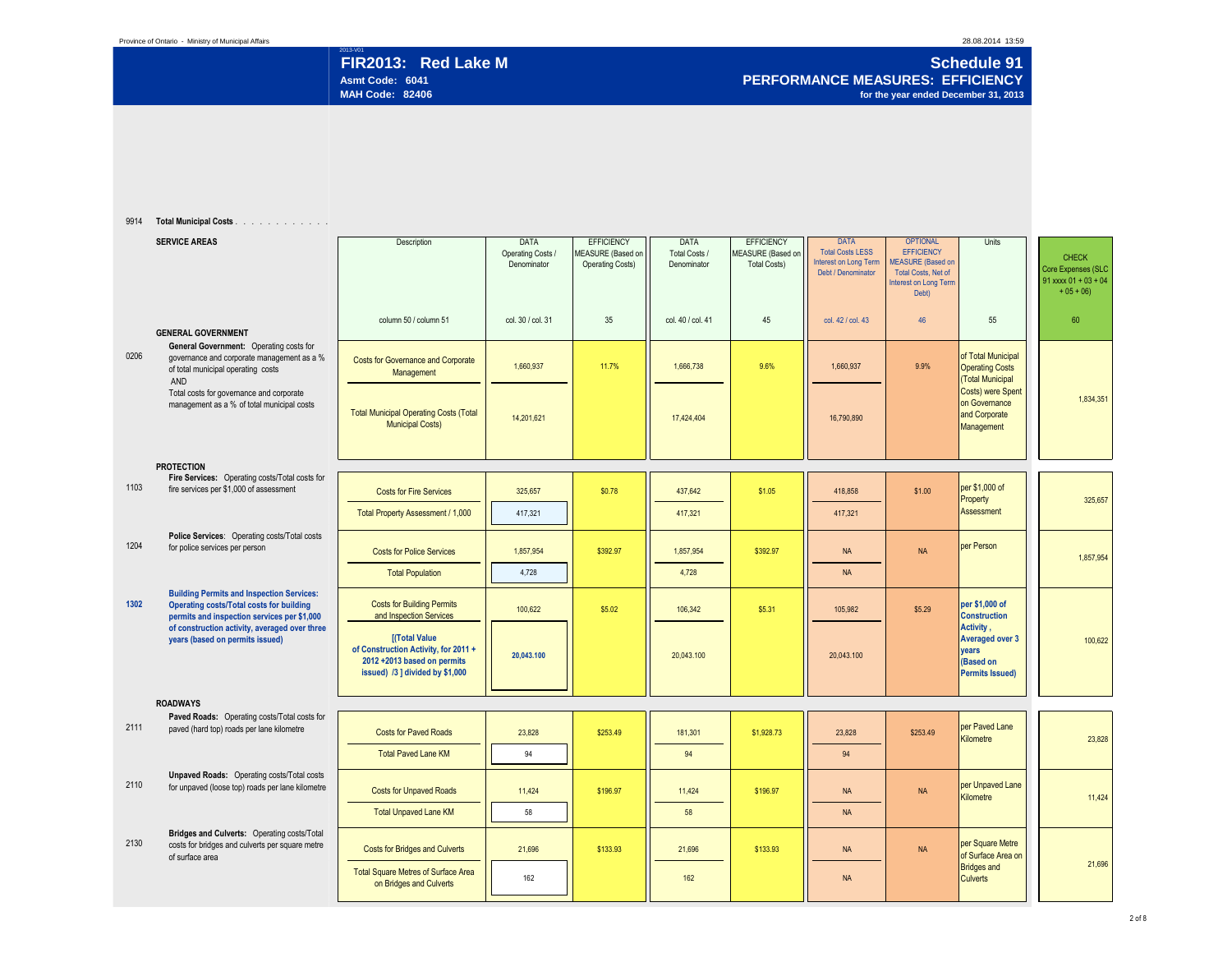2013-V01 **FIR2013: Red Lake M Schedule 91 Asmt Code: 6041 PERFORMANCE MEASURES: EFFICIENCY MAH Code: 82406 for the year ended December 31, 2013**

|      |                                                                                                                                                                                                                          | Resp. for<br>Service | Salaries.<br>Wages, Empl.<br>Benefits | Materials                                                                       | Contracted<br>Services           | Rents and<br>Financial<br>Expenses | External<br>Transfers             | Interfunctional<br>Adjustments | Allocation of<br>Program<br>Support* | LESS:<br>Revenue from<br>Other<br>Municipalities | LESS:<br>Other Revenue | LESS:<br>MPAC & Tax<br>Write-offs | OPERATING<br>COSTS   | Interest on Long<br>Term Debt    | Amortization       | LESS:<br>Revenue from<br>Other<br>Municipalities:       | <b>TOTAL COST (Col.</b><br>$30 + 2 + 16$ less Col.<br>24) |
|------|--------------------------------------------------------------------------------------------------------------------------------------------------------------------------------------------------------------------------|----------------------|---------------------------------------|---------------------------------------------------------------------------------|----------------------------------|------------------------------------|-----------------------------------|--------------------------------|--------------------------------------|--------------------------------------------------|------------------------|-----------------------------------|----------------------|----------------------------------|--------------------|---------------------------------------------------------|-----------------------------------------------------------|
|      | <b>ROADWAYS</b>                                                                                                                                                                                                          | 53<br><b>LIST</b>    | $\mathbf{1}$<br>$\sqrt[6]{3}$         | $\mathbf{3}$<br>$$\mathbb{S}$$                                                  | $\overline{4}$<br>$$\mathbb{S}$$ | $5\phantom{.0}$<br>$$\mathbb{S}$$  | $6\phantom{.0}$<br>$$\mathbb{S}$$ | 12<br>$$\mathbb{S}$$           | 13<br>$\mathbb{S}$                   | 20<br>$\mathbb{S}$                               | 21<br>$\mathbb{S}$     | 23<br>$$\mathbb{S}$$              | 30<br>$$\mathbb{S}$$ | $\overline{2}$<br>$$\mathbb{S}$$ | 16<br>$\mathsf{s}$ | <b>Tangible Capital</b><br>Assets<br>24<br>$\mathbb{S}$ | 40<br>$\mathsf{\$}$                                       |
| 2205 | Winter Control: Operating costs/Total costs<br>for winter maintenance of roadways, excluding<br>sidewalks and parking lots, per lane kilometre<br>maintained in winter                                                   | <b>ST</b>            | 1,610                                 | 18,844                                                                          | $\Omega$                         | 1,017                              | $\Omega$                          | $\Omega$                       | $\Omega$                             | $\mathbf{0}$                                     |                        |                                   | 21,471               | $\mathbf{0}$                     | $\theta$           | $\mathbf{0}$                                            | 21,471                                                    |
|      | <b>TRANSIT</b>                                                                                                                                                                                                           |                      |                                       |                                                                                 |                                  |                                    |                                   |                                |                                      |                                                  |                        |                                   |                      |                                  |                    |                                                         |                                                           |
| 2303 | Conventional Transit: Operating costs/Total<br>costs for conventional transit per regular service<br>passenger trip                                                                                                      | <b>NA</b>            | $\mathbf{0}$                          |                                                                                 | $\Omega$                         | $\Omega$                           | $\overline{0}$                    | $\Omega$                       | $\mathbf{0}$                         | $\mathbf{0}$                                     |                        |                                   |                      | $\mathbf{0}$                     | $\overline{0}$     | $\mathbf{0}$                                            | $\Omega$                                                  |
|      | <b>ENVIRONMENTAL SERVICES</b><br><b>WASTEWATER</b>                                                                                                                                                                       |                      |                                       |                                                                                 |                                  |                                    |                                   |                                |                                      |                                                  |                        |                                   |                      |                                  |                    |                                                         |                                                           |
| 3111 | <b>Wastewater Collection/Conveyance:</b><br>Operating costs/Total costs for the<br>collection/conveyance of wastewater per<br>kilometre of wastewater main                                                               | <b>ST</b>            | $\mathbf{0}$                          |                                                                                 | 24,000                           | $\Omega$                           | $\overline{0}$                    | $\sqrt{ }$                     | $\sqrt{ }$                           | $\mathbf 0$                                      |                        |                                   | 24,000               | $\mathbf{0}$                     | $\Omega$           | $\overline{0}$                                          | 24,000                                                    |
| 3112 | <b>Wastewater Treatment and Disposal:</b><br>Operating costs/Total costs for the treatment<br>and disposal of wastewater per megalitre                                                                                   | <b>ST</b>            | 29,461                                | 12,089                                                                          | 562,062                          | 22,144                             |                                   | $\Omega$                       | $\Omega$                             | $\mathbf{0}$                                     |                        |                                   | 625,756              | 29,966                           | 237,716            |                                                         | 893,438                                                   |
| 3113 | <b>Wastewater Collection/Conveyance,</b><br><b>Treatment and Disposal (Integrated</b><br>System): Operating costs/Total costs for the<br>collection/conveyance, treatment, and disposal<br>of wastewater per megalitre * | <b>ST</b>            | 29,461                                | 12,089                                                                          | 586,062                          | 22,144                             | $\Omega$                          | $\sqrt{ }$                     | $\Omega$                             | $\overline{\mathbf{0}}$                          |                        |                                   | 649,756              | 29,966                           | 237,716            | $\mathbf{0}$                                            | 917,438                                                   |
|      | <b>STORM WATER</b>                                                                                                                                                                                                       |                      |                                       | * Calculations on Line 3113 occur only IF Line 3111 and Line 3112 are completed |                                  |                                    |                                   |                                |                                      |                                                  |                        |                                   |                      |                                  |                    |                                                         |                                                           |
| 3209 | Urban Storm Water Management (Separate<br>Storm Water System): Operating costs/Total<br>costs for urban storm water management<br>(collection, treatment, disposal) per kilometre of<br>drainage system                  | <b>ST</b>            | $\mathbf{0}$                          | 781                                                                             | 244                              | $\Omega$                           | $\theta$                          | $\mathbf{0}$                   | $\mathbf{0}$                         | $\mathbf 0$                                      |                        |                                   | 1,025                | 904                              | 19,615             | $\mathbf{0}$                                            | 21,544                                                    |
| 3210 | Rural Storm Water Management (Separate<br>Storm Water System): Operating costs/Total<br>costs for rural storm water management<br>(collection, treatment, disposal) per kilometre of<br>drainage system                  | <b>NA</b>            | $\mathbf{0}$                          |                                                                                 | $\Omega$                         | $\Omega$                           | $\Omega$                          | $\Omega$                       | $\Omega$                             | $\mathbf{0}$                                     |                        |                                   | $\sqrt{2}$           | $\Omega$                         | $\Omega$           | $\Omega$                                                |                                                           |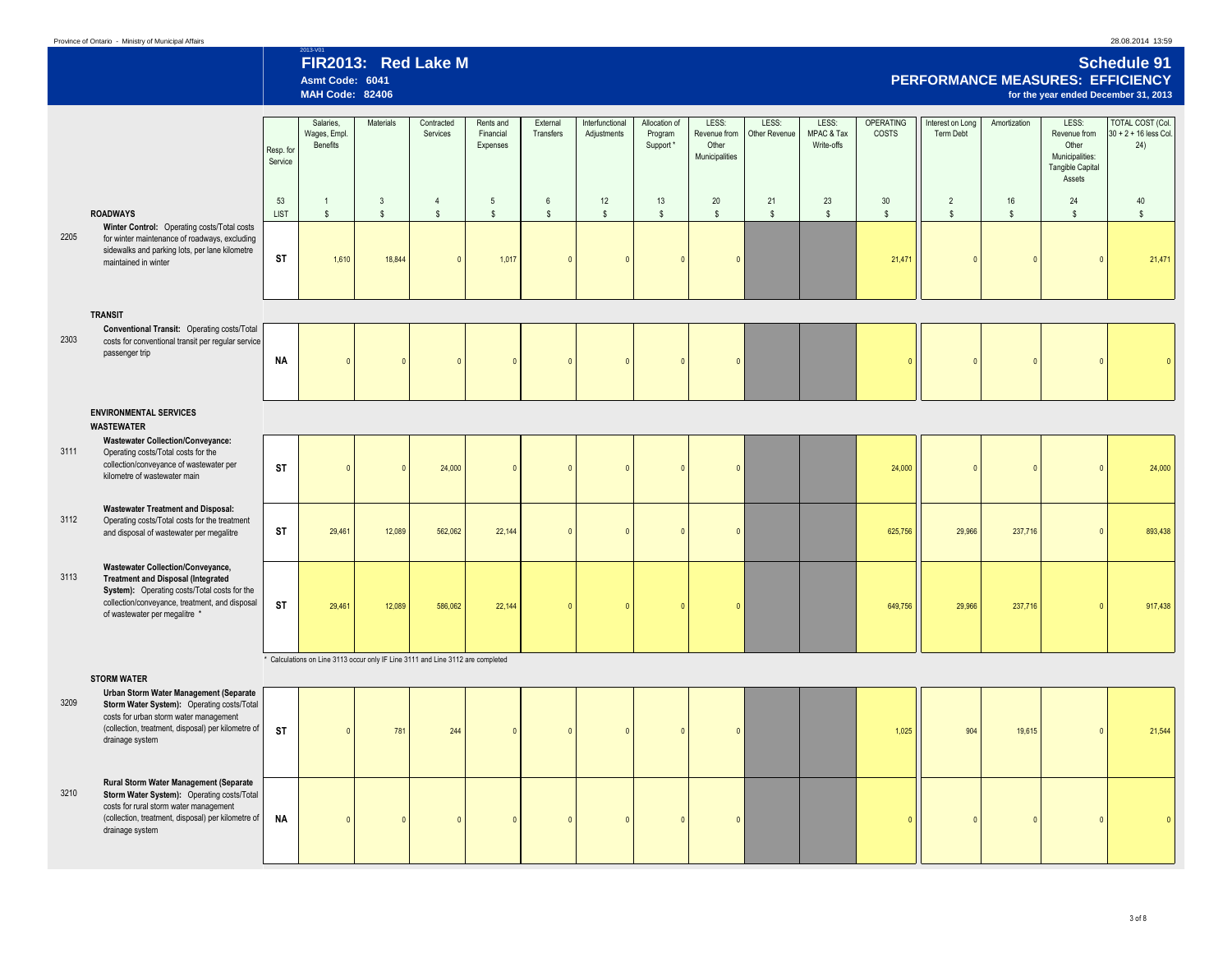|      | Province of Ontario - Ministry of Municipal Affairs                                                                                                                                     |                                                                                                             |                                          |                                                                   |                                      |                                                               |                                                                                                 |                                                                                                                                  | 28.08.2014 13:59                              |                                                                              |
|------|-----------------------------------------------------------------------------------------------------------------------------------------------------------------------------------------|-------------------------------------------------------------------------------------------------------------|------------------------------------------|-------------------------------------------------------------------|--------------------------------------|---------------------------------------------------------------|-------------------------------------------------------------------------------------------------|----------------------------------------------------------------------------------------------------------------------------------|-----------------------------------------------|------------------------------------------------------------------------------|
|      |                                                                                                                                                                                         | FIR2013: Red Lake M<br>Asmt Code: 6041<br><b>MAH Code: 82406</b>                                            |                                          |                                                                   |                                      |                                                               |                                                                                                 | PERFORMANCE MEASURES: EFFICIENCY<br>for the year ended December 31, 2013                                                         | <b>Schedule 91</b>                            |                                                                              |
|      |                                                                                                                                                                                         | Description                                                                                                 | DATA<br>Operating Costs /<br>Denominator | <b>EFFICIENCY</b><br>MEASURE (Based on<br><b>Operating Costs)</b> | DATA<br>Total Costs /<br>Denominator | <b>EFFICIENCY</b><br>MEASURE (Based on<br><b>Total Costs)</b> | <b>DATA</b><br><b>Total Costs LESS</b><br><b>Interest on Long</b><br>Term Debt /<br>Denominator | <b>OPTIONAL</b><br><b>EFFICIENCY</b><br><b>MEASURE</b> (Based on<br>Total Costs, Net of<br><b>Interest on Long Term</b><br>Debt) | Units                                         | <b>CHECK</b><br>Core Expenses (SLC<br>$91$ xxxx $01 + 03 + 04$<br>$+05 + 06$ |
|      | <b>ROADWAYS</b>                                                                                                                                                                         | column 50 / column 51                                                                                       | col. 30 / col. 31                        | 35                                                                | col. 40 / col. 41                    | 45                                                            | col. 42 / col. 43                                                                               | 46                                                                                                                               | 55                                            | 60                                                                           |
| 2205 | Winter Control: Operating costs/Total costs<br>for winter maintenance of roadways, excluding<br>sidewalks and parking lots, per lane kilometre<br>maintained in winter                  | Costs for Winter Maintenance of<br>roadways, excluding sidewalks and<br>parking lots                        | 21,471                                   | \$141.26                                                          | 21,471                               | \$141.26                                                      | <b>NA</b>                                                                                       | <b>NA</b>                                                                                                                        | per Lane Kilometre<br>Maintained in<br>Winter | 21,471                                                                       |
|      |                                                                                                                                                                                         | Total Lane KM Maintained in Winter                                                                          | 152                                      |                                                                   | 152                                  |                                                               | <b>NA</b>                                                                                       |                                                                                                                                  |                                               |                                                                              |
|      | <b>TRANSIT</b>                                                                                                                                                                          |                                                                                                             |                                          |                                                                   |                                      |                                                               |                                                                                                 |                                                                                                                                  |                                               |                                                                              |
| 2303 | Conventional Transit: Operating costs/Total<br>costs for conventional transit per regular service<br>passenger trip                                                                     | <b>Costs for Conventional Transit</b>                                                                       | $\mathbf{0}$                             | <b>NA</b>                                                         | $\mathbf{0}$                         | <b>NA</b>                                                     | <b>NA</b>                                                                                       | <b>NA</b>                                                                                                                        | per Regular<br>Service Passenger              |                                                                              |
|      |                                                                                                                                                                                         | <b>Total Number of Regular Service</b><br>Passenger Trips on Conventional<br><b>Transit in Service Area</b> | $\bf{0}$                                 |                                                                   | $\Omega$                             |                                                               | <b>NA</b>                                                                                       |                                                                                                                                  | Trip                                          | $\mathbf 0$                                                                  |
|      | <b>ENVIRONMENTAL SERVICES</b><br><b>WASTEWATER</b>                                                                                                                                      |                                                                                                             |                                          |                                                                   |                                      |                                                               |                                                                                                 |                                                                                                                                  |                                               |                                                                              |
| 3111 | <b>Wastewater Collection/Conveyance:</b><br>Operating costs/Total costs for the<br>collection/conveyance of wastewater per                                                              | <b>Costs for Wastewater</b><br>Collection/Conveyance                                                        | 24,000                                   | \$648.65                                                          | 24,000                               | \$648.65                                                      | <b>NA</b>                                                                                       | <b>NA</b>                                                                                                                        | per Kilometre of<br><b>Wastewater Main</b>    | 24,000                                                                       |
|      | kilometre of wastewater main                                                                                                                                                            | <b>Total KM of Wastewater Mains</b>                                                                         | 37                                       |                                                                   | 37                                   |                                                               | <b>NA</b>                                                                                       |                                                                                                                                  |                                               |                                                                              |
| 3112 | <b>Wastewater Treatment and Disposal:</b><br>Operating costs/Total costs for the treatment<br>and disposal of wastewater per megalitre                                                  | <b>Costs for Wastewater Treatment and</b><br>Disposal<br><b>Total Megalitres of Wastewater</b>              | 625,756                                  | \$939.83                                                          | 893,438                              | \$1,341.87                                                    | 863,472                                                                                         | \$1,296.86                                                                                                                       | per Megalitre                                 | 625,756                                                                      |
|      |                                                                                                                                                                                         | Treated                                                                                                     | 665.816                                  |                                                                   | 665.816                              |                                                               | 665.816                                                                                         |                                                                                                                                  |                                               |                                                                              |
| 3113 | <b>Wastewater Collection/Conveyance,</b><br><b>Treatment and Disposal (Integrated</b><br>System): Operating costs/Total costs for the<br>collection/conveyance, treatment, and disposal | <b>Costs for Wastewater</b><br>Collection/Conveyance, Treatment and<br><b>Disposal</b>                      | 649,756                                  | \$975.88                                                          | 917,438                              | \$1,377.92                                                    | 887,472                                                                                         | \$1,332.91                                                                                                                       | per Megalitre                                 |                                                                              |
|      | of wastewater per megalitre *                                                                                                                                                           | <b>Total Megalitres of Wastewater</b><br>Treated                                                            | 665.816                                  |                                                                   | 665.816                              |                                                               | 665.816                                                                                         |                                                                                                                                  |                                               | 649,756                                                                      |
|      |                                                                                                                                                                                         | * 1 megalitre = $1,000,000$ litres                                                                          |                                          |                                                                   |                                      |                                                               |                                                                                                 |                                                                                                                                  |                                               |                                                                              |
| 3209 | <b>STORM WATER</b><br>Urban Storm Water Management (Separate<br>Storm Water System): Operating costs/Total<br>costs for urban storm water management                                    | <b>Costs for Urban Storm Water</b><br>Management                                                            | 1,025                                    | \$1,025.00                                                        | 21,544                               | \$21,544.00                                                   | 20,640                                                                                          | \$20,640.00                                                                                                                      | per KM of Urban<br><b>Drainage System</b>     |                                                                              |
|      | (collection, treatment, disposal) per kilometre of<br>drainage system                                                                                                                   | Total KM of Urban Drainage System<br>plus (0.005 KM times No. of Catch<br>Basins)                           | $\mathbf{1}$                             |                                                                   | $\overline{1}$                       |                                                               | $\overline{1}$                                                                                  |                                                                                                                                  |                                               | 1,025                                                                        |
| 3210 | Rural Storm Water Management (Separate<br>Storm Water System): Operating costs/Total<br>costs for rural storm water management                                                          | Costs for Rural Storm Water<br>Management                                                                   | $\mathbf{0}$                             | <b>NA</b>                                                         | $\mathbf{0}$                         | <b>NA</b>                                                     | <b>NA</b>                                                                                       | NA                                                                                                                               | per KM of Rural<br>Drainage System            |                                                                              |
|      | (collection, treatment, disposal) per kilometre of<br>drainage system                                                                                                                   | Total KM of Rural Drainage System<br>plus (0.005 KM times No. of Catch<br>Basins)                           | $\mathbf 0$                              |                                                                   | $\mathbf{0}$                         |                                                               | $\sf NA$                                                                                        |                                                                                                                                  |                                               | $\overline{0}$                                                               |
|      |                                                                                                                                                                                         |                                                                                                             |                                          |                                                                   |                                      |                                                               |                                                                                                 |                                                                                                                                  |                                               |                                                                              |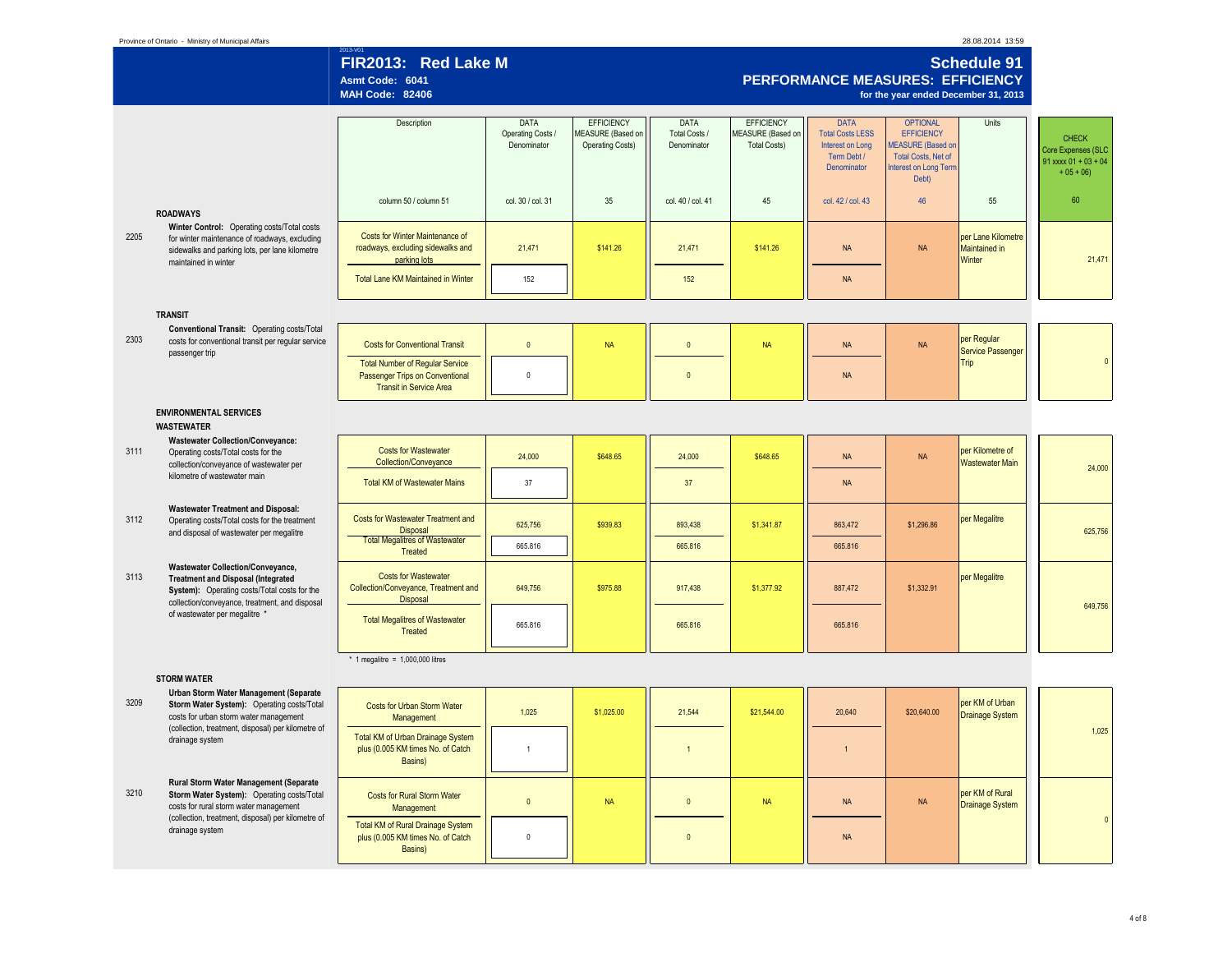2013-V01 **FIR2013: Red Lake M Schedule 91 Asmt Code: 6041 PERFORMANCE MEASURES: EFFICIENCY for the year ended December 31, 2013** 

|      |                                                                                                                                                                                                           | Resp. for<br>Service | Salaries,<br>Wages, Empl.<br>Benefits | Materials                                                                        | Contracted<br>Services           | Rents and<br>Financial<br>Expenses | External<br>Transfers             | Interfunctional<br>Adjustments | Allocation of<br>Program<br>Support* | LESS:<br>Revenue from<br>Other<br>Municipalities | LESS:<br>Other Revenue | LESS:<br>MPAC & Tax<br>Write-offs | <b>OPERATING</b><br><b>COSTS</b> | Interest on Long<br>Term Debt    | Amortization         | LESS:<br>Revenue from<br>Other<br>Municipalities:<br><b>Tangible Capital</b><br>Assets | TOTAL COST (Col.<br>30 + 2 + 16 less Col.<br>24) |
|------|-----------------------------------------------------------------------------------------------------------------------------------------------------------------------------------------------------------|----------------------|---------------------------------------|----------------------------------------------------------------------------------|----------------------------------|------------------------------------|-----------------------------------|--------------------------------|--------------------------------------|--------------------------------------------------|------------------------|-----------------------------------|----------------------------------|----------------------------------|----------------------|----------------------------------------------------------------------------------------|--------------------------------------------------|
|      | <b>WATER</b>                                                                                                                                                                                              | 53<br><b>LIST</b>    | $\mathbf{1}$<br>$$\mathbb{S}$$        | $\mathbf{3}$<br>$\mathsf{s}$                                                     | $\overline{4}$<br>$$\mathbb{S}$$ | $5\,$<br>$$\mathbb{S}$$            | $6\phantom{.0}$<br>$$\mathbb{S}$$ | 12<br>$$\mathbb{S}$$           | 13<br>$\mathsf{s}$                   | 20<br>$\mathsf{s}$                               | 21<br>$\mathsf{s}$     | 23<br>$\mathsf{s}$                | 30<br>$$\mathbb{S}$$             | $\overline{2}$<br>$$\mathbb{S}$$ | 16<br>$\mathbb{S}^-$ | 24<br>$\mathbb{S}$                                                                     | 40<br>$\mathbb{S}$                               |
| 3311 | Treatment of Drinking Water: Operating<br>costs/Total costs for the treatment of drinking<br>water per megalitre                                                                                          | <b>ST</b>            | 58,713                                | 66,060                                                                           | 986,447                          | 4,759                              | $\sqrt{ }$                        | $\Omega$                       | $\sqrt{ }$                           | $\mathbf{0}$                                     |                        |                                   | 1,115,979                        | 101,869                          | 561,828              |                                                                                        | 1,779,676                                        |
| 3312 | Distribution/Transmission of Drinking<br>Water: Operating costs/Total costs for the<br>distribution/transmission of drinking water per<br>kilometre of water distribution/transmission pipe               | <b>ST</b>            |                                       |                                                                                  | 24,000                           | $\mathbf{0}$                       |                                   |                                |                                      | $\Omega$                                         |                        |                                   | 24,000                           | $\Omega$                         | $\Omega$             | $\Omega$                                                                               | 24,000                                           |
| 3313 | Treatment and Distribution/Transmission of<br>Drinking Water (Integrated System):<br>Operating costs/Total costs for the treatment<br>and distribution/transmission of drinking water<br>per megalitre ** | <b>ST</b>            | 58,713                                | 66,060                                                                           | 1,010,447                        | 4,759                              | $\Omega$                          | $\sqrt{ }$                     | $\sqrt{2}$                           | $\mathbf{0}$                                     |                        |                                   | 1,139,979                        | 101,869                          | 561,828              |                                                                                        | 1,803,676                                        |
|      | <b>SOLID WASTE</b>                                                                                                                                                                                        |                      |                                       | ** Calculations on Line 3313 occur only IF Line 3311 and Line 3312 are completed |                                  |                                    |                                   |                                |                                      |                                                  |                        |                                   |                                  |                                  |                      |                                                                                        |                                                  |
| 3404 | Garbage Collection: Operating costs/Total<br>costs for garbage collection per tonne (or per<br>household)                                                                                                 | <b>ST</b>            |                                       |                                                                                  | 148,670                          | $\mathbf{0}$                       |                                   |                                | $\Omega$                             |                                                  |                        |                                   | 148,670                          | $\mathbf{0}$                     | $\overline{0}$       |                                                                                        | 148,670                                          |
| 3504 | Garbage Disposal: Operating costs/Total<br>costs for garbage disposal per tonne (or per<br>household)                                                                                                     | <b>ST</b>            | 35,065                                | 120,487                                                                          | 221,253                          | 2,198                              | $\Omega$                          | $\sqrt{ }$                     | $\sqrt{2}$                           |                                                  |                        |                                   | 379,003                          | 7,665                            | 65,868               |                                                                                        | 452,536                                          |
| 3606 | Solid Waste Diversion: Operating<br>costs/Total costs for solid waste diversion per<br>tonne (or per household)                                                                                           | <b>ST</b>            | 53,441                                | 14                                                                               | 277,782                          | $\Omega$                           |                                   | $\Omega$                       | $\sqrt{2}$                           |                                                  |                        |                                   | 331,237                          | 41,477                           | $\sqrt{2}$           |                                                                                        | 372,714                                          |
| 3607 | Solid Waste Management (Integrated<br>System): Average operating cost/Total costs<br>for solid waste management (collection,<br>disposal and diversion) per tonne (or per<br>household) ***               | <b>NA</b>            | $\Omega$                              |                                                                                  |                                  | $\Omega$                           |                                   |                                | $\overline{0}$                       |                                                  |                        |                                   |                                  | $\mathbf{0}$                     | $\mathbf{0}$         |                                                                                        |                                                  |

\*\*\* Calculations on Line 3607 occur only IF Line 3404, Line 3504 and Line 3606 are all completed

└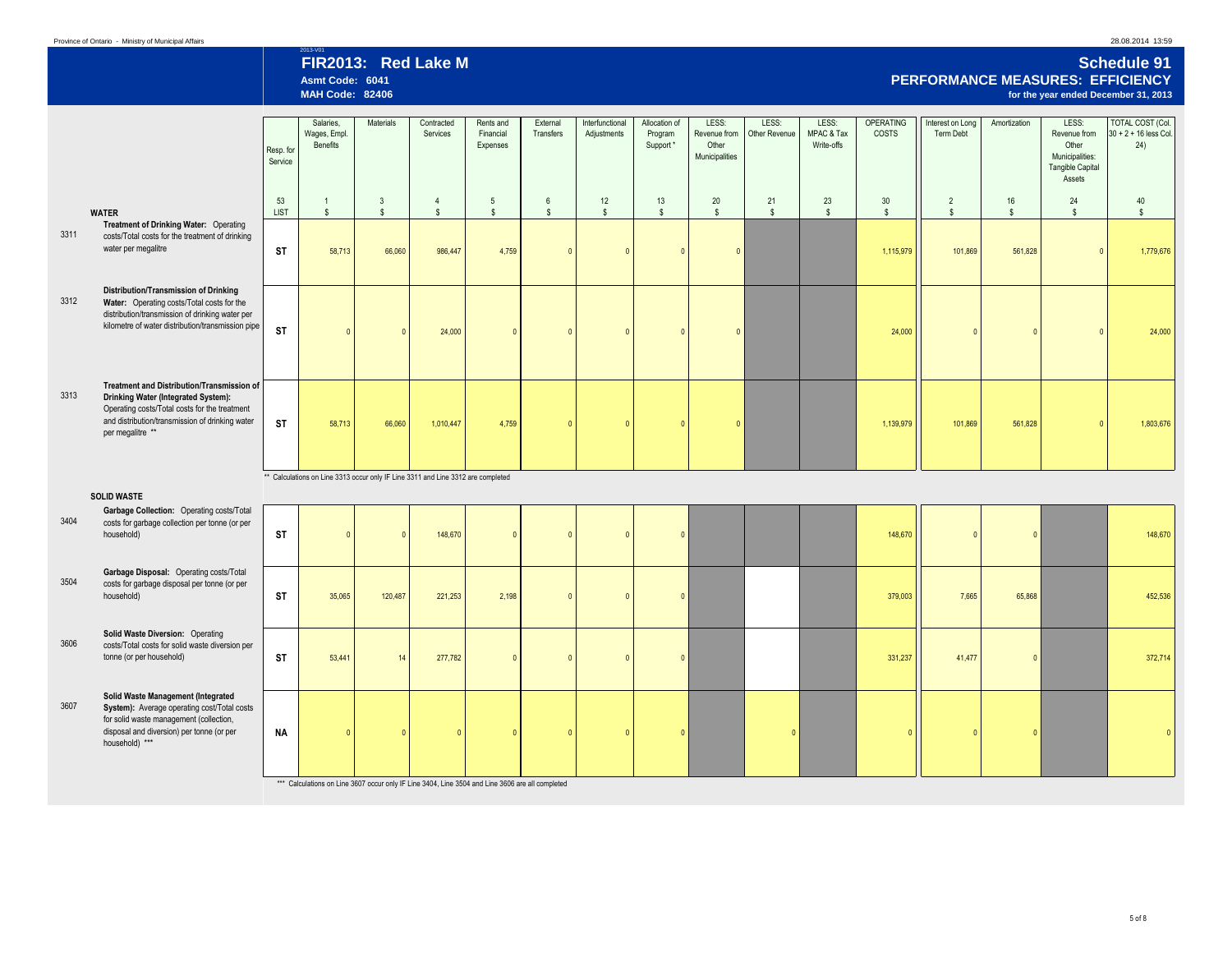|      |                                                                                                                                                                                             | FIR2013: Red Lake M<br>Asmt Code: 6041<br><b>MAH Code: 82406</b>                                        |                                                 |                                                                          |                                      |                                                                      |                                                                                          | <b>PERFORMANCE MEASURES: EFFICIENCY</b><br>for the year ended December 31, 2013                                                  | <b>Schedule 91</b>                                                         |                                                                              |
|------|---------------------------------------------------------------------------------------------------------------------------------------------------------------------------------------------|---------------------------------------------------------------------------------------------------------|-------------------------------------------------|--------------------------------------------------------------------------|--------------------------------------|----------------------------------------------------------------------|------------------------------------------------------------------------------------------|----------------------------------------------------------------------------------------------------------------------------------|----------------------------------------------------------------------------|------------------------------------------------------------------------------|
|      |                                                                                                                                                                                             | Description                                                                                             | <b>DATA</b><br>Operating Costs /<br>Denominator | <b>EFFICIENCY</b><br><b>MEASURE</b> (Based on<br><b>Operating Costs)</b> | DATA<br>Total Costs /<br>Denominator | <b>EFFICIENCY</b><br><b>MEASURE</b> (Based on<br><b>Total Costs)</b> | <b>DATA</b><br><b>Total Costs LESS</b><br>Interest on Long<br>Term Debt /<br>Denominator | <b>OPTIONAL</b><br><b>EFFICIENCY</b><br><b>MEASURE</b> (Based on<br><b>Total Costs, Net of</b><br>Interest on Long Term<br>Debt) | Units                                                                      | <b>CHECK</b><br>Core Expenses (SLC<br>$91$ xxxx $01 + 03 + 04$<br>$+05 + 06$ |
|      | <b>WATER</b>                                                                                                                                                                                | column 50 / column 51                                                                                   | col. 30 / col. 31                               | 35                                                                       | col. 40 / col. 41                    | 45                                                                   | col. 42 / col. 43                                                                        | 46                                                                                                                               | 55<br>LIST                                                                 | 60                                                                           |
| 3311 | Treatment of Drinking Water: Operating<br>costs/Total costs for the treatment of drinking<br>water per megalitre                                                                            | Costs for the Treatment of Drinking<br>Water                                                            | 1,115,979                                       | \$1,496.09                                                               | 1,779,676                            | \$2,385.85                                                           | 1,677,807                                                                                | \$2,249.28                                                                                                                       | per Megalitre                                                              | 1,115,979                                                                    |
|      |                                                                                                                                                                                             | <b>Total Megalitres of Drinking Water</b><br>Treated                                                    | 745.931                                         |                                                                          | 745.931                              |                                                                      | 745.931                                                                                  |                                                                                                                                  |                                                                            |                                                                              |
| 3312 | Distribution/Transmission of Drinking<br>Water: Operating costs/Total costs for the<br>distribution/transmission of drinking water per<br>kilometre of water distribution/transmission pipe | Costs for the Distribution/Transmission<br>of Drinking Water                                            | 24,000                                          | \$705.88                                                                 | 24,000                               | \$705.88                                                             | <b>NA</b>                                                                                | <b>NA</b>                                                                                                                        | per Kilometre of<br><b>Water Distribution/</b><br><b>Transmission Pipe</b> | 24,000                                                                       |
|      |                                                                                                                                                                                             | <b>Total KM of</b><br>Water Distribution/Transmission Pipe                                              | 34                                              |                                                                          | 34                                   |                                                                      | <b>NA</b>                                                                                |                                                                                                                                  |                                                                            |                                                                              |
| 3313 | Treatment and Distribution/Transmission of<br>Drinking Water (Integrated System):<br>Operating costs/Total costs for the treatment<br>and distribution/transmission of drinking water       | Costs for the Treatment and<br>Distribution/Transmission of Drinking<br>Water                           | 1,139,979                                       | \$1,528.26                                                               | 1,803,676                            | \$2,418.02                                                           | 1,701,807                                                                                | \$2,281.45                                                                                                                       | per Megalitre                                                              | 1.139.979                                                                    |
|      | per megalitre **                                                                                                                                                                            | <b>Total Megalitres of Drinking Water</b><br>Treated                                                    | 745.931                                         |                                                                          | 745.931                              |                                                                      | 745.931                                                                                  |                                                                                                                                  |                                                                            |                                                                              |
|      | <b>SOLID WASTE</b>                                                                                                                                                                          | $*$ 1 megalitre = 1,000,000 litres                                                                      |                                                 |                                                                          |                                      |                                                                      |                                                                                          |                                                                                                                                  |                                                                            |                                                                              |
| 3404 | Garbage Collection: Operating costs/Total<br>costs for garbage collection per tonne (or per<br>household)                                                                                   | <b>Costs for Garbage Collection</b><br><b>Total Tonnes Collected from All</b>                           | 148,670                                         | <b>NA</b>                                                                | 148,670                              | <b>NA</b>                                                            | <b>NA</b>                                                                                | <b>NA</b>                                                                                                                        | per Tonne                                                                  | 148,670                                                                      |
|      |                                                                                                                                                                                             | <b>Property Classes</b>                                                                                 |                                                 |                                                                          |                                      |                                                                      | <b>NA</b>                                                                                |                                                                                                                                  |                                                                            |                                                                              |
| 3504 | Garbage Disposal: Operating costs/Total<br>costs for garbage disposal per tonne (or per<br>household)                                                                                       | <b>Costs for Garbage Disposal</b><br><b>Total Tonnes Disposed of from All</b>                           | 379,003                                         | <b>NA</b>                                                                | 452,536                              | <b>NA</b>                                                            | <b>NA</b>                                                                                | <b>NA</b>                                                                                                                        | per Tonne                                                                  | 379,003                                                                      |
|      |                                                                                                                                                                                             | <b>Property Classes</b>                                                                                 |                                                 |                                                                          |                                      |                                                                      | <b>NA</b>                                                                                |                                                                                                                                  |                                                                            |                                                                              |
| 3606 | Solid Waste Diversion: Operating<br>costs/Total costs for solid waste diversion per<br>tonne (or per household)                                                                             | <b>Costs for Solid Waste Diversion</b><br><b>Total Tonnes Diverted from All</b>                         | 331,237                                         | <b>NA</b>                                                                | 372,714                              | <b>NA</b>                                                            | <b>NA</b>                                                                                | <b>NA</b>                                                                                                                        | per Tonne                                                                  | 331,237                                                                      |
|      | Solid Waste Management (Integrated                                                                                                                                                          | <b>Property Classes</b>                                                                                 |                                                 |                                                                          |                                      |                                                                      | <b>NA</b>                                                                                |                                                                                                                                  |                                                                            |                                                                              |
| 3607 | System): Average operating cost/Total costs<br>for solid waste management (collection,<br>disposal and diversion) per tonne (or per                                                         | <b>Costs for Solid Waste Management</b>                                                                 | $\overline{0}$                                  | <b>NA</b>                                                                | $\mathbf{0}$                         | <b>NA</b>                                                            | <b>NA</b>                                                                                | <b>NA</b>                                                                                                                        |                                                                            |                                                                              |
|      | household) ***                                                                                                                                                                              | <b>Total Tonnes Disposed of and Total</b><br><b>Tonnes Diverted from All Property</b><br><b>Classes</b> |                                                 |                                                                          |                                      |                                                                      | <b>NA</b>                                                                                |                                                                                                                                  | per Tonne                                                                  | $\Omega$                                                                     |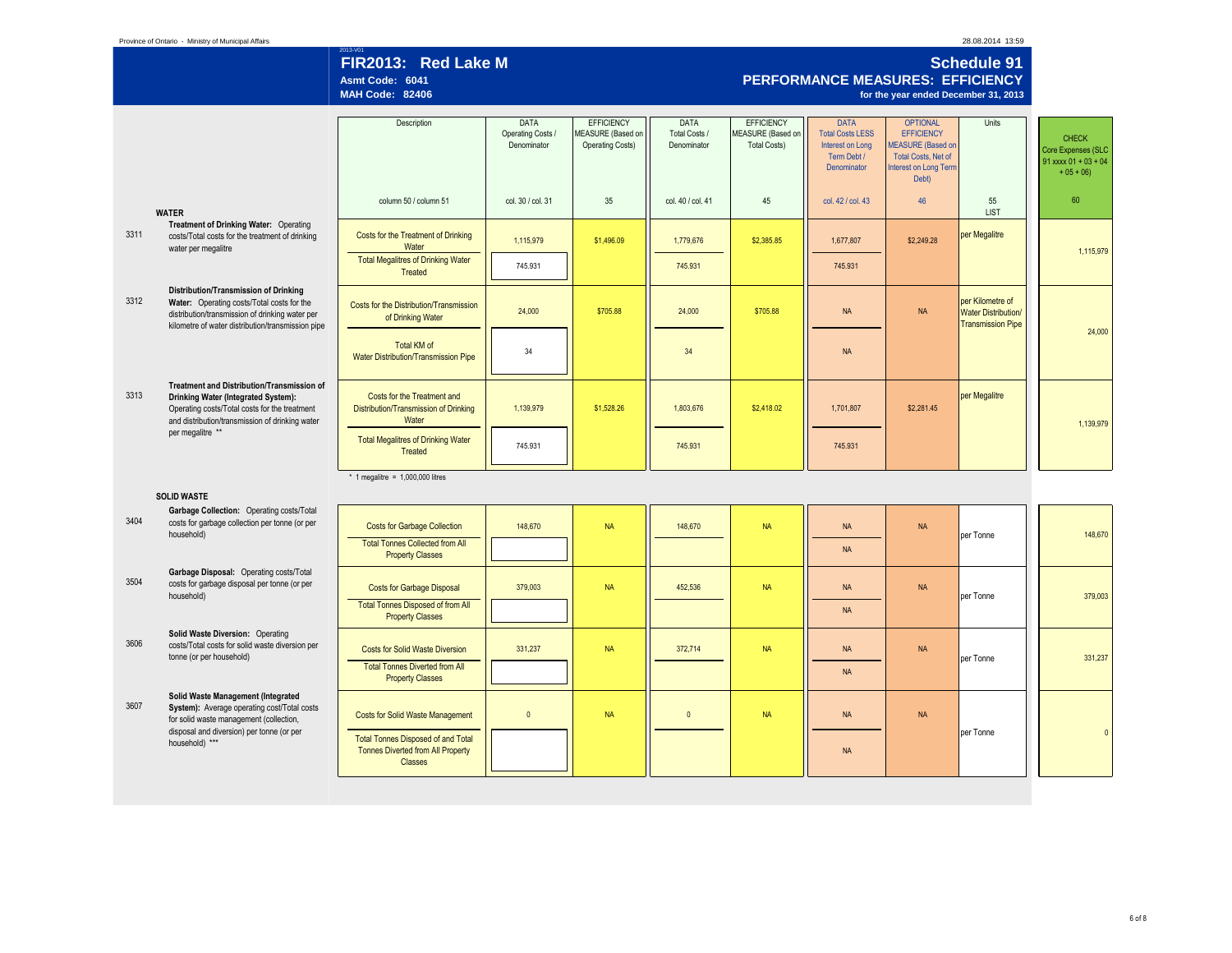2013-V01 **FIR2013: Red Lake M Schedule 91 Asmt Code: 6041 PERFORMANCE MEASURES: EFFICIENCY for the year ended December 31, 2013** 

|      |                                                                                                                                                                                     | Resp. for<br>Service | Salaries.<br>Wages, Empl.<br>Benefits | Materials             | Contracted<br>Services | Rents and<br>Financial<br>Expenses | External<br>Transfers | Interfunctional<br>Adjustments | Allocation of<br>Program<br>Support* | LESS:<br>Other<br>Municipalities | LESS:<br>Revenue from   Other Revenue | LESS:<br>MPAC & Tax<br>Write-offs | OPERATING<br>COSTS     | Interest on Long<br>Term Debt | Amortization | LESS:<br>Revenue from<br>Other<br>Municipalities:<br><b>Tangible Capital</b><br>Assets | <b>TOTAL COST (Col.</b><br>$30 + 2 + 16$ less Col.<br>24) |
|------|-------------------------------------------------------------------------------------------------------------------------------------------------------------------------------------|----------------------|---------------------------------------|-----------------------|------------------------|------------------------------------|-----------------------|--------------------------------|--------------------------------------|----------------------------------|---------------------------------------|-----------------------------------|------------------------|-------------------------------|--------------|----------------------------------------------------------------------------------------|-----------------------------------------------------------|
|      | <b>PARKS AND RECREATION</b>                                                                                                                                                         | 53                   |                                       | 3                     | $\overline{4}$         | $\overline{5}$                     | 6                     | 12                             | 13                                   | 20                               | 21                                    | 23                                | 30                     | $\overline{2}$                | 16           | 24                                                                                     | 40                                                        |
| 7103 | Parks: Operating costs/Total costs for parks<br>per person                                                                                                                          | LIST<br><b>ST</b>    | $\mathfrak{s}$                        | $\mathbf{s}$<br>5,298 | $\mathbf{s}$<br>3,347  | $\mathsf{s}$<br>25,610             | $\mathbb{S}$          | $\mathsf{s}$                   | s                                    | <sub>S</sub><br>$\Omega$         | $\mathbf{s}$                          | $\mathbf{s}$                      | $\mathbb{S}$<br>34,255 | $\mathfrak{s}$<br>7.553       | \$<br>46,556 | $\mathsf{s}$                                                                           | -S<br>88,364                                              |
| 7203 | Recreation Programs: Operating costs/Total<br>costs for recreation programs per person                                                                                              | <b>ST</b>            | 624,656                               | 40,835                | 12,020                 | 17,257                             |                       |                                |                                      | $\sqrt{ }$                       |                                       |                                   | 694,768                | 1.344                         | 7,899        |                                                                                        | 704,011                                                   |
| 7306 | Recreation Facilities: Operating costs/Total<br>costs for recreation facilities per person                                                                                          | <b>ST</b>            | 42,010                                | 103,786               | 104,715                | 111,554                            |                       |                                |                                      | $\Omega$                         |                                       |                                   | 362,065                | 3,474                         | 95,645       |                                                                                        | 461,184                                                   |
| 7320 | Subtotal: Recreation Programs and<br>Recreation Facilities: Operating costs/Total<br>costs for recreation programs and recreation<br>facilities per person (Subtotal)               | <b>ST</b>            | 666,666                               | 144,621               | 116,735                | 128,811                            |                       |                                |                                      | $\sqrt{ }$                       |                                       |                                   | 1,056,833              | 4.818                         | 103,544      |                                                                                        | 1,165,195                                                 |
| 7321 | Subtotal: Parks, Recreation Programs and<br>Recreation Facilities: Operating costs/Total<br>costs for parks, recreation programs and<br>recreation facilities per person (Subtotal) | <b>ST</b>            | 666,666                               | 149,919               | 120,082                | 154,421                            |                       |                                |                                      | $\sqrt{2}$                       |                                       |                                   | 1,091,088              | 12,371                        | 150,100      |                                                                                        | 1,253,559                                                 |

### **LIBRARY SERVICES**

| 7405 | Library Services: Operating costs/Total costs<br>for library services per person | <b>ST</b> | 8,481 | 5,063 | 192,878 |  |  | 206,422 | 3,163 | 29,866 |  | 239,451 |
|------|----------------------------------------------------------------------------------|-----------|-------|-------|---------|--|--|---------|-------|--------|--|---------|
| 7406 | Library Services: Operating costs/Total costs<br>for library services per use    | <b>ST</b> | 8,481 | 5,063 | 192,878 |  |  | 206,422 | 3,163 | 29,866 |  | 239,451 |